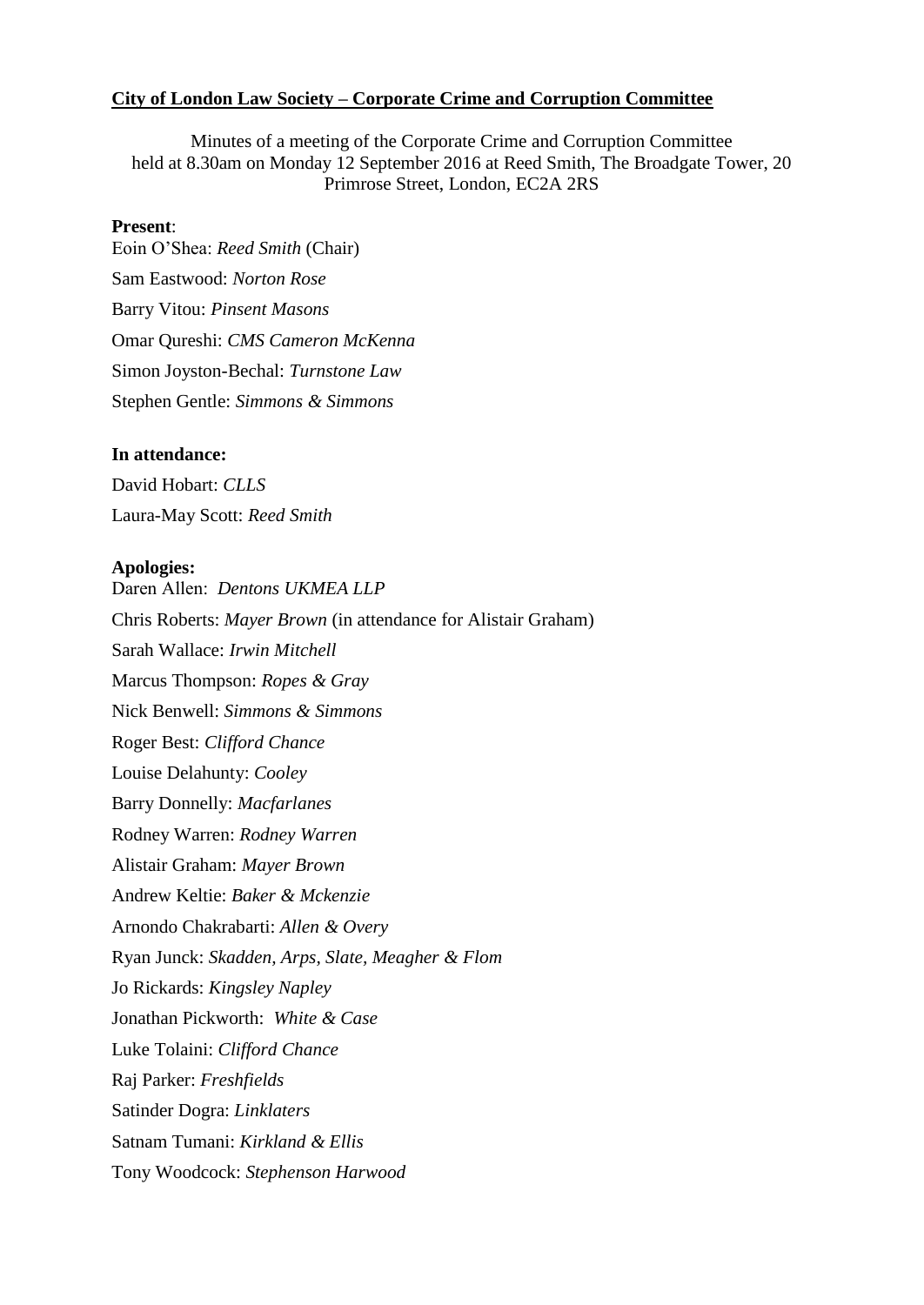## **1. Apologies for absence**

The Chair confirmed the apologies he had received.

## **2. Minutes of the last meeting**

It was agreed that the Minutes of the last meeting on 20 June would be circulated and, subject to any amendments received, filed on the CLLS website.

## **3. Proposed Legislative Reforms / Consultations**

The soon to be released consultation on corporate criminal liability/section 7 of the Bribery Act was discussed. The Chair highlighted the recent speech given by Attorney General Jeremy Wright at the Cambridge Symposium on Economic Crime. The Attorney General reignited the consultation and said that, "*the Government remains committed to tackling economic crime and corruption in all its forms*."

It was agreed that the Committee should consider making a short statement on the subject of the upcoming consultation. There was a discussion and it was agreed that a defence of having 'adequate procedures' was important to any offence involving vicarious liability of companies and that any new legislation should be supplemented by detailed guidance from the Ministry of Justice.

# **4. Brexit Effects: Corporate Crime and Corruption**

The impact of Brexit on corporate crime and corruption was discussed. David Hobart explained that other of the CLLS committees had done produced summaries of the potential effects on their practice-areas and he would forward examples to the Chair.

## **5. Other Recent decisions / policy announcements**

There was a discussion regarding the recent *XYZ* judgment in which the SFO obtained the second Deferred Prosecution Agreement since the legislation was introduced. The Committee discussed the difference in the approach and outcome of the *Standard Ban*k case compared to the *XYZ* case.

## **6. Privilege in Investigations**

There was a brief discussion of privilege in interview notes.

# **7. Future Speakers**

The Chair was in contact with Sarah Pritchard of the NCA for the meeting on 5 December. The Chair reminded the Committee that the date of the next meeting was 24 October 2016 and David Green QC of the SFO would be attending. The Chair encouraged committee members to attend.